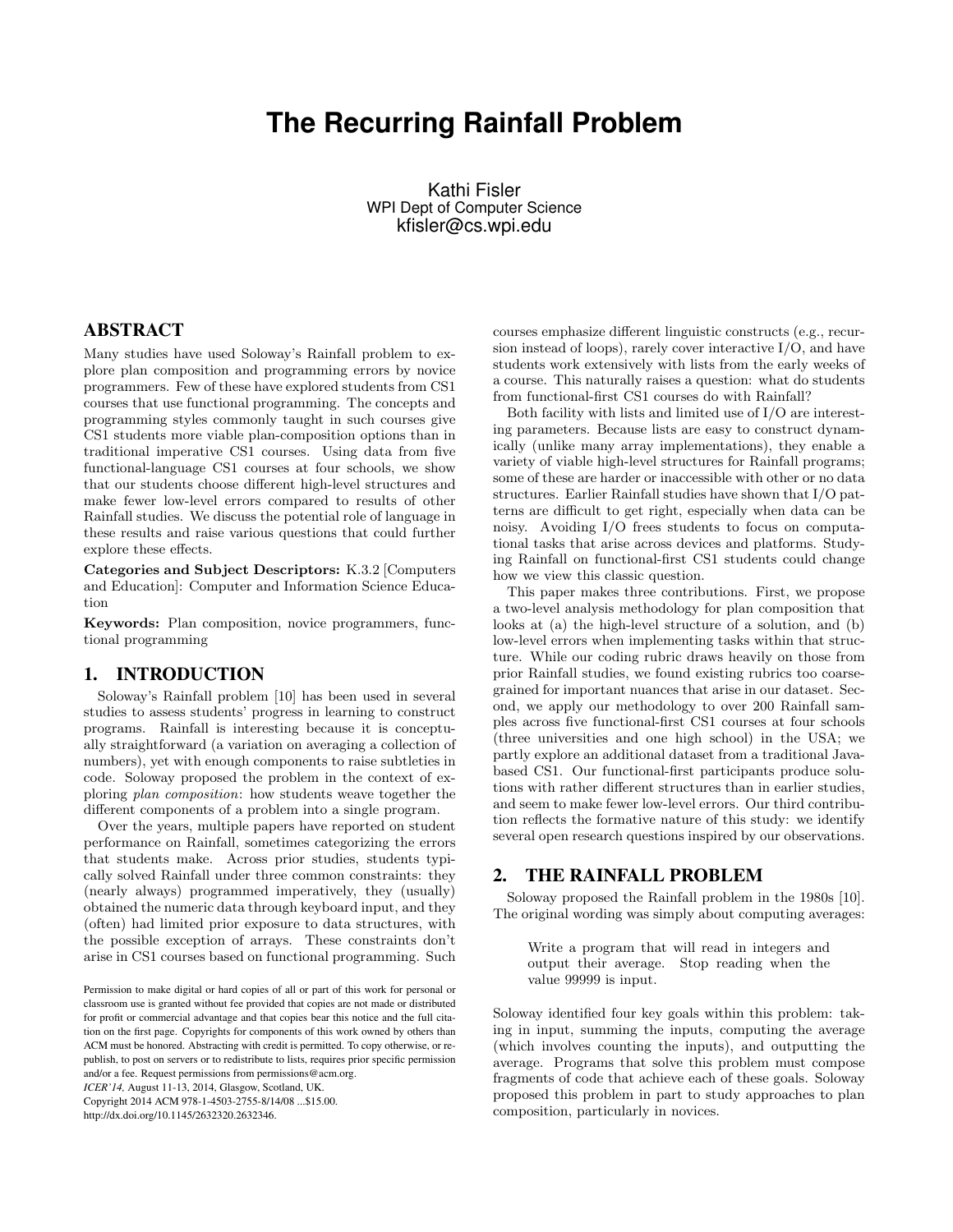The "Rainfall" context has inspired many variations on the problem: some versions [1, 9] added negative numbers that the programmer should treat as input errors; some added output requirements [1], such as reporting the count of days with non-zero rainfall or the maximum daily rainfall in addition to the average. All variations shared common core goals of summing, counting, averaging, input and output.

In this study, we include negative numbers in the input, but only require producing the average as output. We also provide the inputs in a data structure (as our students had not learned I/O). Our specific wording is as follows:

Design a program called rainfall that consumes a list of numbers representing daily rainfall amounts as entered by a user. The list may contain the number -999 indicating the end of the data of interest. Produce the average of the non-negative values in the list up to the first -999 (if it shows up). There may be negative numbers other than -999 in the list.

# 3. A FUNCTIONAL-FIRST CS1

Functional programming has many broad characteristics, including using recursion over unbounded-depth data structures (such as lists and trees), using few (if any) side-effects, and parameterizing functions over other functions. Functional languages and their corresponding programming styles vary widely (e.g., contrast LISP, Haskell, and Erlang).

This study focuses on a particular functional-first CS1 curriculum, How to Design Programs (henceforth HTDP) [2]. HTDP teaches a data- and test-driven approach to program design. While HTDP can be (and has been) used with nonfunctional languages, the textbook and accompanying software use Racket (a variant of Scheme).

The first part of HTDP teaches a bottom-up method for designing programs: given a problem, students define required datatypes, make concrete instances of the data, write concrete test cases (both inputs and expected outputs), write a code skeleton that traverses the input structurally (but does no problem-specific computation), then complete the skeleton with problem-specific code. Each step typically counts in grading: functions that produce correct answers but whose code structure deviates from the shape of the input data, for example, lose significant points (in Soloway's terms [10], HTDP requires code to have an explanation). HTDP takes students through this same core method multiple times on increasingly rich data structures: atomic values, structures, nested structures, lists, and (in most college-level courses for CS majors) trees. Later parts cover top-down design and problems requiring more than structural recursion.

HTDP teaches a limited set of language constructs: function definition, function invocation, conditionals, user-defined structures, lists (built-in), and perhaps naming intermediate computations. Roughly 5 weeks into a college-level CS1 for majors, students learn higher-order functions (such as filter and map) that implement common iteration patterns over lists, taking a function over individual list elements as input. In contrast to most non-functional CS1 courses, students do *not* learn standard  $for/while$  loops, arrays, or  $I/O$ ; assignment operators, if covered at all, come towards the end of the course, and then only for use in contexts that require memory across calls to the same function.

htdp's emphasis on a structured recipe for design makes it a particularly interesting context in which to study plan composition. Two aspects of this recipe—writing tests first and writing code against skeletons that traverse data—are particularly relevant. The testing emphasis means that students should have thought out (and written down!) the space of program inputs before writing even a single line of code. A good set of test cases would capture many common troublespots (such as the possibility of an empty list of inputs). The emphasis on skeletons that match the shape of data (identical to the Interpreter pattern in Object-Oriented design [3]) prescribes a default plan. As such, these skeletons are schemas in Soloway's sense, but aligned to data rather than control. HTDP seeks to have students master this bottom-up approach before tackling problems that require top-down planning. As a result, problems (like Rainfall) that require at least some top-down planning are fascinating testbeds for HTDP.

# 4. PLAN COMPOSITIONS

Rainfall requires students to compose code implementing multiple tasks. Our version (in Section 2) requires six tasks:

- Sentinel: Ignore inputs after the sentinel value
- Negative: Ignore negative inputs
- Sum: Total the non-negative inputs
- Count: Count the non-negative inputs
- DivZero: Guard against division by zero
- Average: Average the non-negative inputs

Our version omits I/O tasks common to earlier formalizations of Rainfall (as our students had not studied it). Of course, this omission changes the problem and some of its standard plan-composition nuances (such as where a student should re-query a user for an invalid input). Although Simon [9] questions whether such changes alter the problem too much, we believe the fundamental questions about plan composition remain unchanged.

Conceptually, these tasks can be executed and combined in various ways. Figure 1 shows three (of many) examples:

- "Single Loop" (left) iteratively consumes inputs, increments sum and count on each non-negative input, then checks for division by zero and computes the average upon reaching the sentinel.
- "Clean First" (middle) iteratively adds non-negative inputs to a data structure until the sentinel is reached. It then counts and sums the cleaned data, checks for division by zero, and computes the average.
- "Clean Multiple" (right) traverses the input twice, once to count non-negative inputs and once to sum them. Each traversal terminates at the sentinel. It then checks for division by zero and computes the average.

The data structures that students know affect which options are feasible for them. A student who has learned no data structures (an apparent constraint in early plancomposition papers) has only the "Single Loop" option, as the other two require building intermediate data structures. A student who has learned only arrays could implement one of "Clean First" or "Clean Multiple", but probably would not because a typical array declaration expects the programmer to provide a size, which is unknown (the technique of creating a larger-than-needed array is not typically covered in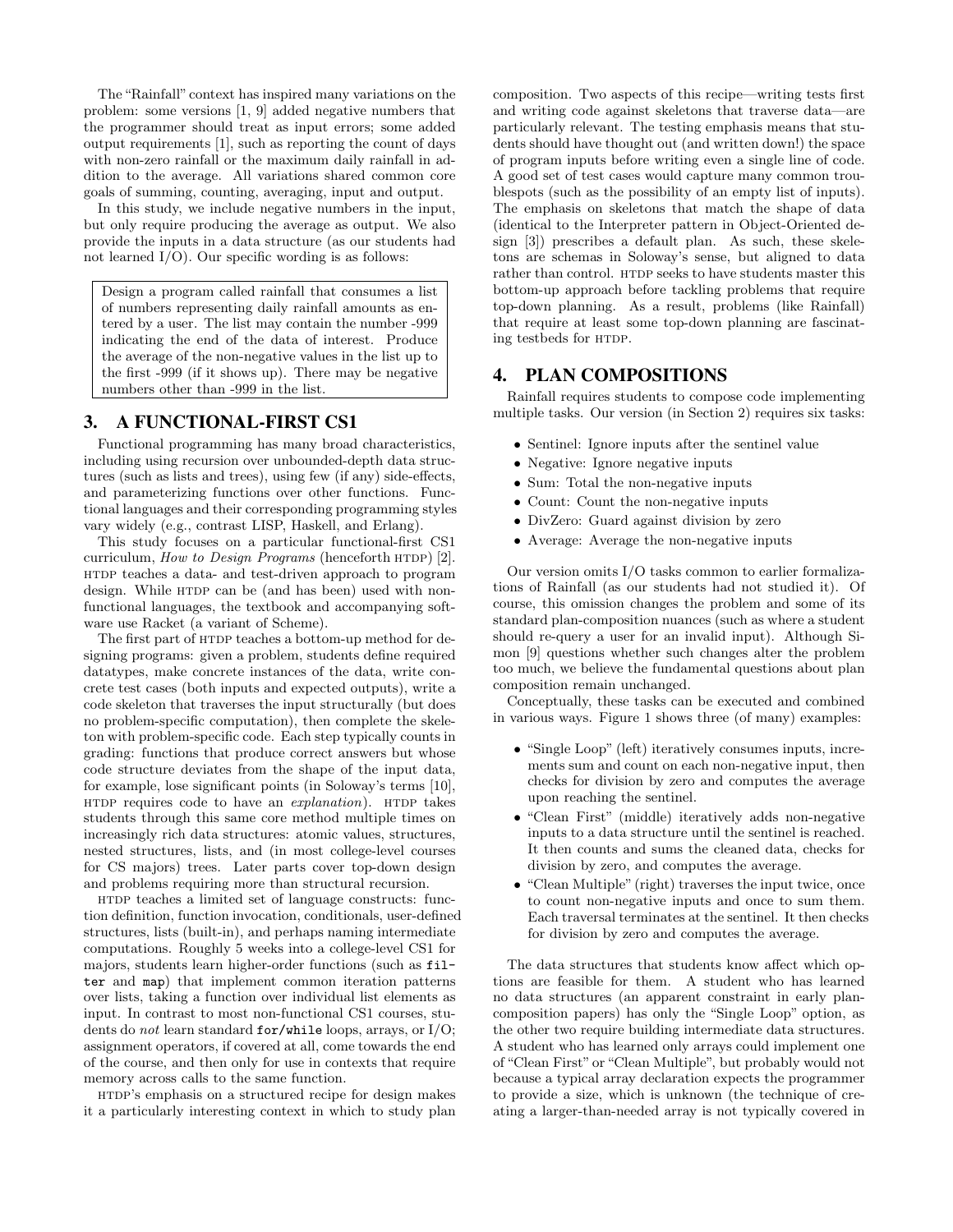```
** SINGLE LOOP **
repeat until find sentinel {
  if next input is non-negative
    increment count
    add it to the running sum
}
if count is at least 1
 compute the average as sum/count
else report ''no data''
                                            ** CLEAN FIRST **
                                        repeat until find sentinel {
                                          if next input is non-negative
                                            add to set of clean data
                                        }
                                        if at least one clean datum
                                          count the clean data
                                          sum the clean data
                                          compute average as sum/count
                                        else report ''no data''
                                                                                 ** CLEAN MULTIPLE **
                                                                              repeat until find sentinel {
                                                                                if next input is non-negative
                                                                                  increment count
                                                                              }
                                                                              repeat until find sentinel {
                                                                                if next input is non-negative
                                                                                  add it to the running sum
                                                                              }
                                                                              if count is at least 1
                                                                                compute average as sum/count
                                                                              else report ''no data''
```
Figure 1: Three high-level structures for Rainfall. We present these in imperative pseudocode for the benefit of readers who are less familiar with functional programming.

CS1). A student who has worked with lists, however, has all three options readily at her disposal.

Going into this study, we hypothesized that many students trained in list-based functional programming would use a high-level structure that traversed the inputs more than once. HTDP drills students on the idea of "one task per function", emphasizing correctness over performance; this might dispose students to one of the multi-traversal plans.

# 5. METHODOLOGY

## 5.1 Data Collection

We collected data in the Fall of 2013. We contacted colleagues teaching HTDP-based CS1 courses at two institutions, then mentioned the study on a mailing list for users of HTDP. Three additional faculty (two university, one high school) offered to participate.<sup>1</sup>

All sites used the problem wording given in Section 2. The logistics of assigning the problem differed across the courses: some included the problem on exams, others used supervised lab time, and others used out-of-class time (but still required the assignment). Table 1 summarizes the nature of the courses, sample sizes, and the conditions under which students completed the problem in each course.

The solutions were passed along to the author either electronically or on paper via postal mail, as appropriate. Solutions were stripped of identifying information before being supplied to the author. Resource constraints led us to code only a subset of the solutions from some courses. We coded a higher percentage of the T3Non samples since their students were both non-majors and had the least experience with HTDP. We coded all HS and T1Acc samples since their populations were smaller. We used the sample command in R (ver 2.15.2) to randomly choose which samples to code. In hindsight, this method did not guarantee that each sample was representative within the course. The author did all of the coding, so there was no need to assess inter-coder reliability. All statistical analysis was done in R (ver 3.0.3).

#### 5.2 Coding Composition Structures

We coded composition structures by reducing each student's program to a regular-expression-like summary. We used a single-letter token for each of the six tasks (S for sum, T for sentinel, etc), combined with operators indicating interleaved  $(\&)$ , parallel (|), sequential (;), or guarded  $(\rightarrow)$ composition. As examples, the following two codes capture the "Clean First" and "Single Loop" programs from Figure 1:

```
Clean First: T&N ; D -> (S|C); A
Single Loop: (T & N & S & C) ; D -> A
```
These expressions capture the structural essence of each solution. They do not capture details such as how many functions students wrote, whether sequential tasks were in the same or different functions, or whether students used higher-order functions. Additional coding captured some of this information. For each task within each solution, we recorded when the task was implemented (a) within the main Rainfall function, (b) within a helper function, (c) across multiple functions, or (d) missing entirely. We also recorded whether the task was implemented using a built-in operation or higher-order function (e.g., length or filter).

Some solutions were sufficiently mangled that we could not construct meaningful summaries for them. In such cases, our code either captured which tasks were represented at all, or recorded "None" if no tasks were evident.

Overall, our dataset included 32 different high-level structures that included all six required tasks. For analysis, we grouped these into six clusters, as discussed in Section 6.1.

# 5.3 Coding Task Errors

When a student implemented a task incorrectly, we used separate codes to record the errors. Our error codes derive (with minimal changes) from Ebrahimi's [1] Rainfall codes, which in turn built on Ostrand and Weyuker's error-coding system [8]. An error code is a sequence of 2 or 3 letters: a category of difference, a component of difference, and (optionally) the extent of difference (which defaulted to Full if omitted). Each piece had the following options (normal-face items are from Ebrahimi; italics mark our additions):

- Categories of Difference: Missing (X), Misplaced (P), Malformed (F), Spurious (S), Inconsistent with Tests (I)
- Component of Difference: Initialize (I), Base Case (B), Update (U), Guard (G), Input (P), Header (H)

*Extent of Difference* [optional]: Partial  $(P)$ , Full  $(F)$ 

Thus, an error code of F-B means "malformed base case" (which might arise if the base case of a recursive function

 $1$ None of the data were collected in the author's own school. The author is, however, a long-time HTDP instructor.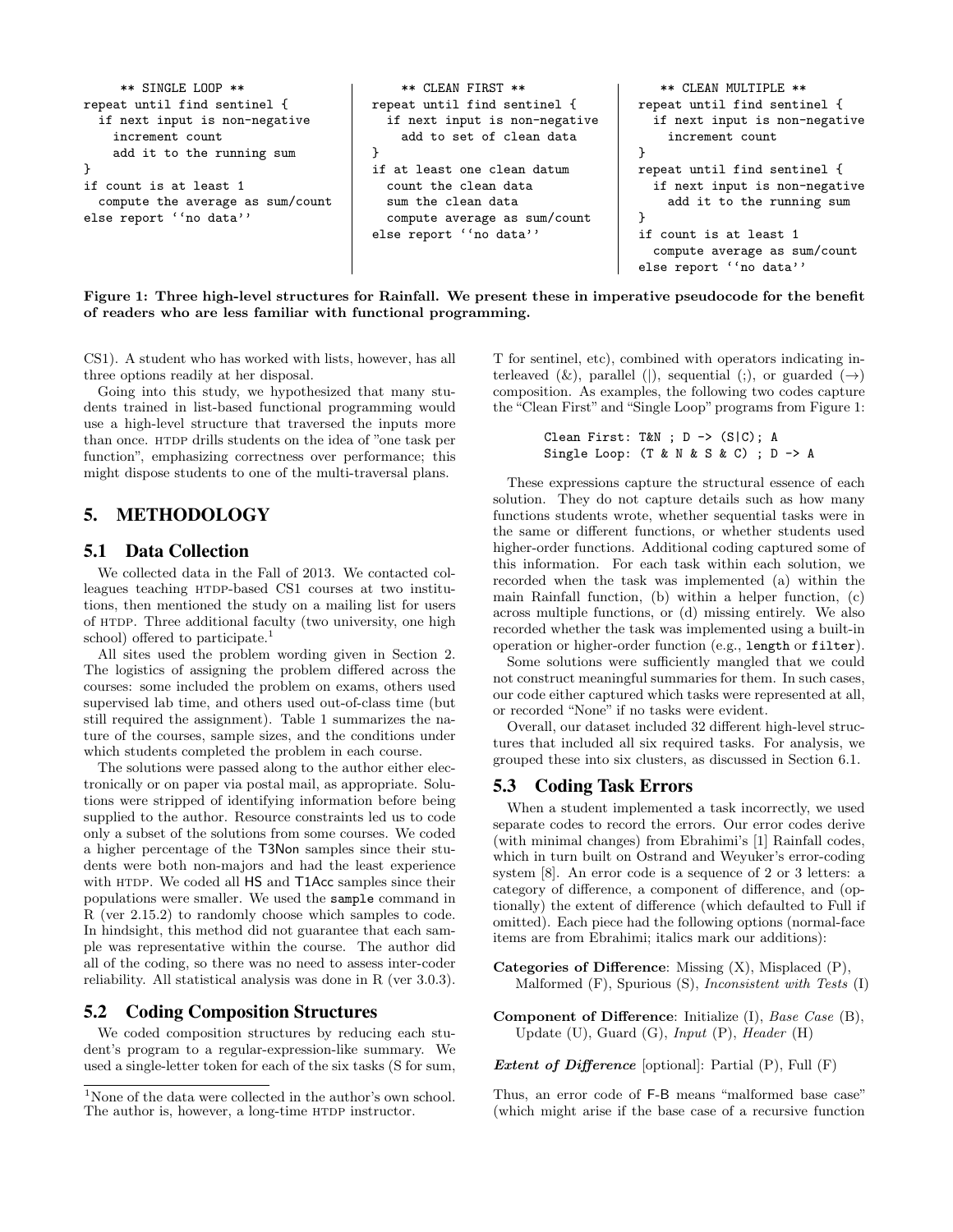| Label                          | Course Type      | School Type | Samples | $\#$ Coded | Conditions                                     | Language      |
|--------------------------------|------------------|-------------|---------|------------|------------------------------------------------|---------------|
| T <sub>2</sub>                 | CS1              | 2nd Tier    | 224     | 63         | Exam, $20-30$ mins, $10$ weeks in              | Racket        |
|                                | CS <sub>1</sub>  | 1st Tier    | 154     | 61         | Home, no limit, 13 weeks in                    | Racket. OCaml |
| <b>HS</b>                      | CS <sub>1</sub>  | High School |         |            | Lab, $20 \text{ min}$ , $18 \text{ weeks in}$  | Racket        |
| T3Non                          | Non-majors Intro | 3rd Tier    | 65      | 43         | Lab, $10 \text{ mins}$ , $10 \text{ weeks in}$ | Racket        |
| T <sub>1</sub> A <sub>cc</sub> | Accelerated CS1  | 1st Tier    | 44      | 44         | Home, no limit, 13 weeks in                    | Racket, Pyret |

Table 1: Summary of participating courses (all in the USA). "Tier" in the School Type column reflects competitiveness of admission (lower numbers are more competitive); this approximates general academic ability. The two 1st-Tier courses are from the same university, with T1Acc being an accelerated course that students tested into after a month in T1 (most in T1Acc had prior programming experience from high-school). For the two populations that worked at home, nearly all students self-reported spending no more than 30 minutes on the problem.)

did the wrong test or had a serious syntax error), while X-G-P means "missing guard partially" (which might arise if a student guarded against division-by-zero on only some control-flow paths through a program).<sup>2</sup>

Three of Ebrahimi's original components of difference input, output, and loop—can not arise in our programs. We folded his "syntax concept" errors into "malformed", as both manifest similarly in Racket.

Nuances in our data required options (italicized) beyond Ebrahimi's. Inconsistent with Tests applies when a student's test case expected a different result than his program produced. Base Case captures errors in setting up the base case for a recursive function; if the base case has the right guard but the wrong return value, we use the (existing) Initialize code. Header captures problems in the name or parameter list in a function definition. Input captures problems in the actual parameters passed to functions (such as a task being correct relative to its formal parameter, but receiving an incorrect actual parameter). Extent of difference captures cases in which a task was implemented correctly on some control-flow paths but not others (e.g., forgetting to check for division-by-zero after cleaning negatives from the input).

In contrast to earlier studies, we recorded errors at the level of individual tasks (Sum, Average, etc), rather than for the entire program. This granularity seems important: students might make some errors (such as forgetting guards) more frequently in some tasks. In functional languages, where students might write separate functions for individual tasks, per-task coding helps cluster errors that occurred in the same function. The downside is that the same sourcecode error may affect (and thus count towards) multiple tasks, thus inflating sums of errors across tasks.

# 6. DATA ANALYSIS

We first analyze high-level program structure (methodology from Section 5.2), which reflects the essence of plan composition. We then explore low-level errors within those structures (methodology from Section 5.3). Finally, we contrast our results to those of prior Rainfall studies as best as we can around our subtle differences in methodology.

#### 6.1 High-Level Composition Structure

Table 2 summarizes the high-level structures that students used, broken out by course. We have six clusters of

|                |    |    | НS | T3Non | T1Acc | total |
|----------------|----|----|----|-------|-------|-------|
| Single Loop    |    | 23 |    |       | 13    | 38    |
| Clean First    | 40 | 25 |    |       | 20    | 87    |
| Clean Multiple | 12 | 13 | 3  | 15    |       | 43    |
| Clean After    |    |    |    |       |       | 3     |
| No Cleaning    |    |    |    | 5     |       |       |
| Unclear        |    |    |    | 19    | 2     | 29    |
|                |    |    |    |       |       |       |

Table 2: Number of students implementing each high-level structure within each course.

high-level structure: the three from Figure 1 ("Single Loop", "Clean First", and "Clean Multiple"), "Clean After" (attempt to adjust the results of sum and count to handle negative and sentinel), "No Cleaning" (omitted negative and sentinel, but included sum/count/average), and "Unclear" (generally mangled code with no clear structure).

Two observations stand out from this table: the distribution of solutions across different high-level structures, and the low percentage but skewed distribution of students producing "Unclear" solutions. We discuss each in turn.

#### *Diverse Composition Structures.*

Table 2 shows that the single-loop structure of traditional for/while loop solutions was not dominant in our data. This is partly due to course organization: neither T3Non nor HS had covered recursive functions that accumulate answers in parameters (an advanced topic in HTDP, coming after trees and higher-order functions); T2 started the topic just before the exam that included Rainfall, but most sections were told not to use it on the exam. Even in courses where students had either seen this material (T1) or learned for/while loops in high-school (most students in T1Acc), other structures are more common than "Single Loop".

What drives students towards "Clean First" or "Clean Multiple" instead of "Single Loop"? Spohrer and Soloway's model of plan composition in MARCEL [11] suggested that novices start from an initial plan, refining it as needed to add tasks and handle errors. If this theory holds, we should consider how different initial plan choices might lead to different structures. For example, students might:

• Start with the overall problem (average), which most students know is computed from the sum and length of a list. Sum and length are common exercises in functional courses: students could either augment their existing plans for these to also clean input ("Clean Mul-

<sup>2</sup>The full coding manual is available at

www.cs.wpi.edu/~kfisler/Pubs/icer14-rainfall/.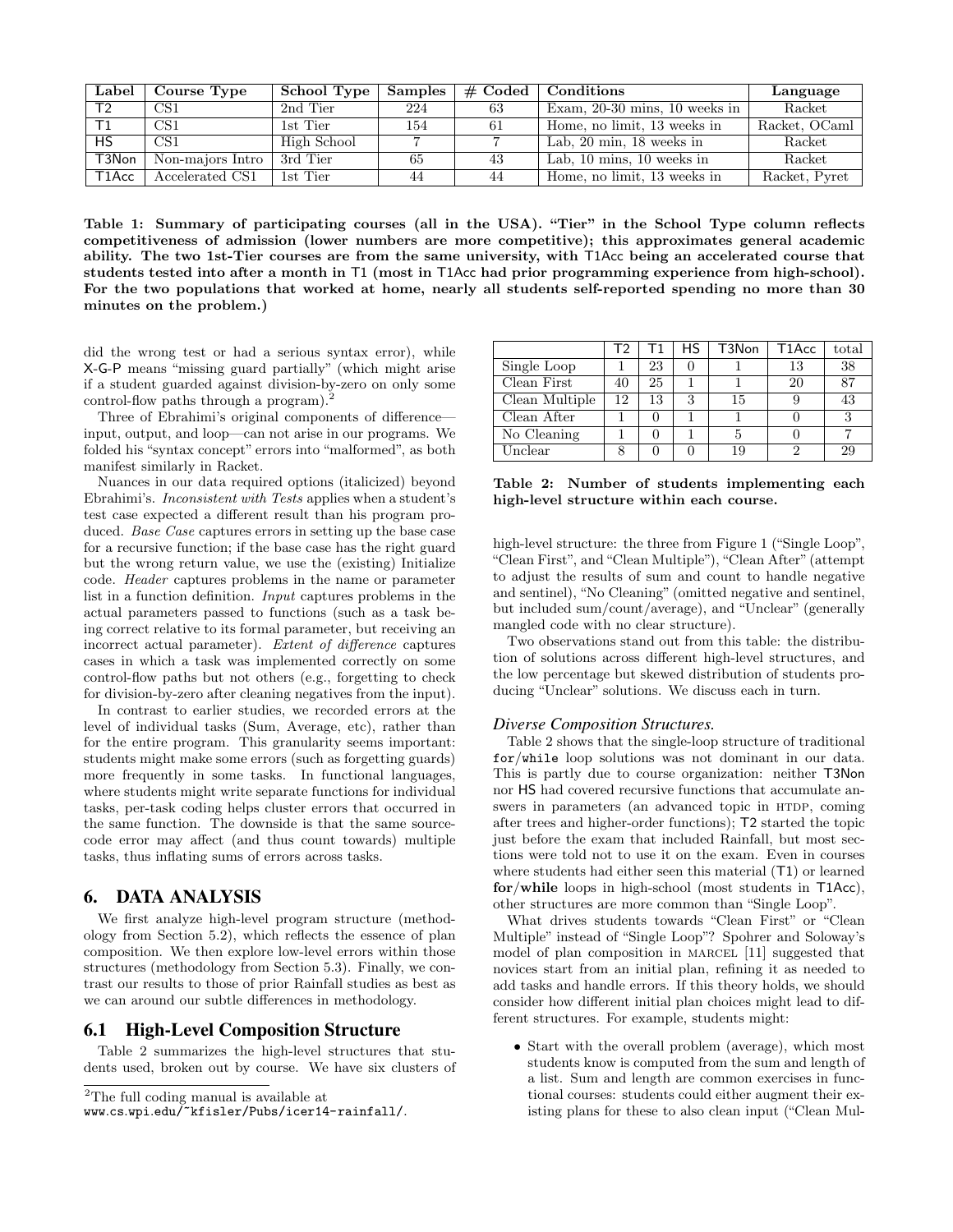tiple") or clean data before using their existing plans ("Clean First").

- Start by asking which tasks higher-order functions could capture succinctly. Sum, Count, and Negative are often used to illustrate higher-order functions. Students could clean input ("Clean First") to provide data to their existing higher-order plans for these tasks.
- Start by traversing the inputs, expecting to process each as they go ("Single Loop").

We are not claiming that our students did follow these thought processes (our data cannot indicate this). Rather, we are claiming that these are initial plans that (a) are accessible to our students and (b) have plausible paths to each of the common structures.

The idea of built-in or higher-order functions as initial plans warrants more discussion. Soloway described plans as "template-like structures" for common problems [10]; higherorder functions merely turn these templates into functions that are parameterized over other computation. For example, filter takes a list and a predicate over individual list elements, returning the sublist of elements that satisfy the predicate. The names of higher-order functions indicate their effects on the input: a programmer who sees (filter <Foo> numList) knows immediately that the result is a subset of numList chosen by Foo. Conventional loops lack this feature. Seeing for simply says that something will be traversed, but nothing about what will happen during that traversal. In this sense, higher-order functions may provide more concise and targeted plans than conventional loops. This echoes Miller's proposal for looping "macros" whose names align with functionality, which arose after studying program plan composition through natural-language [6].

Students in T2, T1, and T1Acc had seen higher-order functions prior to this study; all students had seen length (of a list). The following table summarizes how many students in each high-level structure category used higher-order or built-in functions for each task. It shows that students with "Clean First" solutions use these features heavily.

|                                                                |    | Sum | Count | Neg | Sentl |  |  |
|----------------------------------------------------------------|----|-----|-------|-----|-------|--|--|
| Single Loop                                                    | 38 |     |       |     |       |  |  |
| Clean First                                                    |    | 72  | 83    | 24  |       |  |  |
| Clean Multiple                                                 | 43 |     |       |     |       |  |  |
| Other                                                          | 39 |     |       |     |       |  |  |
| $\#$ of students using built-in functions $\,$<br>hy structure |    |     |       |     |       |  |  |

 $#$  of students using built-in functions, by structure

Count was nearly always implemented with the length function (built-in) on lists (a few students used a higher-order function called fold). Even in T3Non, which had a high rate of "Unclear" structures, 11 students used length. Within "Clean First", all but two of the Sum cases used fold; all but three of the Negative cases used filter. The "Single Loop" entries came from one student who wrote all of Rainfall via a single use of fold.

Take Away: The overwhelming correlation between highlevel structure and using built-in and higher-order functions in "Clean First" suggests that knowing these functions significantly influences how students structure Rainfall solutions.

Open Questions: Do students who know higher-order functions use them as initial plans? Are looping constructs whose names describe impacts on data more useful as initial plans than those named more for control-flow?

#### *Unclear Composition Structures.*

Only 14% of students (31 out of 218) had "Unclear" composition structures. This includes 7 students with no relevant code, and another 5 who had a function for average but did not integrate it with the other tasks. Thus, only 5% of students (12 of 218) had no evident plan for solving Rainfall.

All but one of the remaining 19 students (8% of total) used the HTDP design recipe to write Rainfall: they wrote a recursive function with a single parameter (for the list), and attempted to compute the average piecewise as they encountered each element. These solutions had the following structure, with some mix of the Sentinel, Negative, Sum, and Count tasks intermingled in place of the ellipses:

```
(define (rainfall alon)
 (cond [(empty? alon) 0]
        [(cons? alon) ... (first alon)
                      ... (rainfall (rest alon))]))
```
These students' main failing lay in using the default HTDP list skeleton as their overall plan; this plan was not suitable for Rainfall. This is not an indictment of HTDP per se: these students may perform well on writing straightforward traversals. In addition, the parts of HTDP that address accumulating data and problem decomposition occur later in the course, beyond what some of our participating courses had covered. The distribution of "Unclear" solutions across courses is therefore relevant.

Ten of the 18 students who naively followed HTDP were in course T3Non, which had three potentially-confounding variables: these students had been given only 10 minutes to work on the problem, they had covered less material than those in other courses, and they were non-majors. If a T3Non student had tried the default and realized another approach was needed, she would not have had time to implement it. We therefore interpret the T3Non data as indicating students initial plan choices (ala Spohrer and Soloway): that many of the "Unclear" structure students at least ended up in the HTDP default suggests that HTDP students are learning techniques for getting started on programs.

TAKE AWAY: HTDP students absorb techniques for writing list traversals, but likely need later parts of the course to handle situations when structural recursion does not apply.

Open Questions: What is the relationship between extent of coverage of HTDP and performance on Rainfall?

#### *Which High-Level Structure is Preferable?.*

Are certain high-level Rainfall structures preferable for students coming out of CS1? "Single Loop" appears most efficient (traversing the input only once and not building intermediate data);<sup>3</sup> "Clean First" separates the concerns (tasks) of the problem, which simplifies maintenance (and arguably human comprehension).

We informally polled long-standing HTDP instructors for their preference among "Clean First", "Clean Multiple", and "Single Loop". We gave them a canonical solution in each structure (all written in Racket), and asked which they preferred and why. We got 8 responses, 3 from instructors who had provided data for this study. Uniformly, they preferred

<sup>3</sup>The efficiency argument is not valid in light of longstanding compilation techniques that interweave nested list traversals (e.g., [13]), though belief in it persists.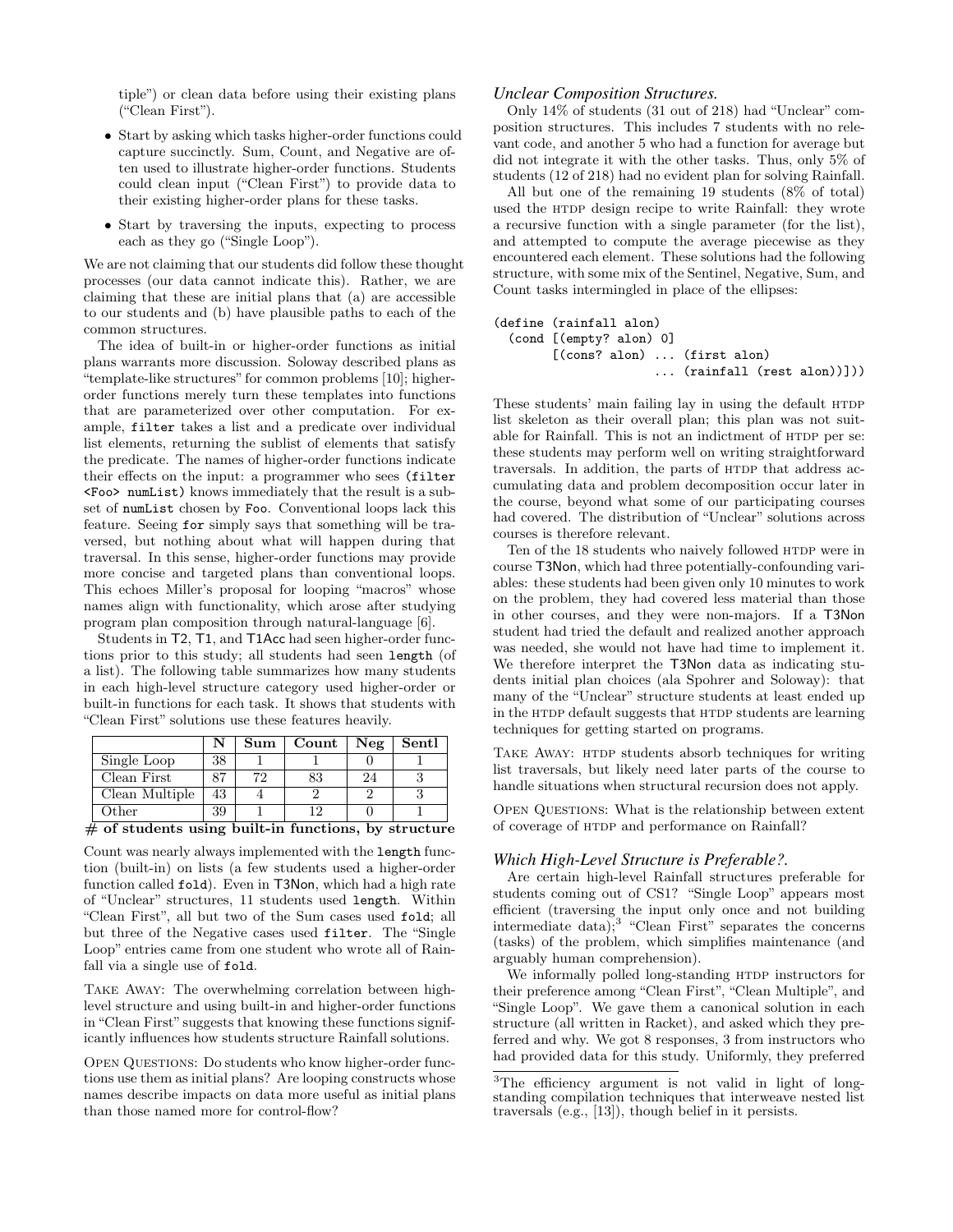either "Clean First" or "Clean Multiple" to "Single Loop", with justifications referring to separation of concerns, ease of testing individual tasks, and overall cleanliness.<sup>4</sup> Half preferred "Single Loop" to "Clean Multiple" on grounds of efficiency (with both behind "Clean First").

Open Questions: What design principles (e.g., clean data first, reduce traversals, etc) should students prioritize coming out of CS1? Which principles should be reflected as plans that students choose instinctively? Which should students treat as optimizations to apply once programs are working?

## 6.2 What Errors Do Students Make?

Low-level programming errors occur both within implementations of specific tasks and in the glue that composes them. Arguably, many student errors in previous plancomposition studies have been in the glue: for example, students might know how to increment a counter, but perform the increment in the wrong location. In functional programming, individual functions tend to align with individual or a few thematically-related tasks. Some mistakes are also harder to make in functional languages: when variables are parameters to recursive functions, it is harder to miss updating them. We might expect this isolation of task to lead to fewer low-level implementation errors, both within and across functions. This section explores low-level errors.

#### *6.2.1 Error Rates Per Task*

The most frequent error in our data, by far, was omitting a task entirely. The percentage of students omitting each task within each high-level structure category is as follows:

|                                                   | Sum | Count | Neg | Sentl  | DivZ | Avg |  |
|---------------------------------------------------|-----|-------|-----|--------|------|-----|--|
| Single Loop                                       |     |       | 16  |        | 16   |     |  |
| Clean First                                       |     |       | 18  | 3      | 36   |     |  |
| Clean Mult                                        |     |       | 58  | $\cup$ | 52   |     |  |
| Clean After                                       |     |       | 100 | $\Box$ | 33   |     |  |
| No Cleaning                                       | 14  | 14    | 100 | 100    | 43   |     |  |
| Unclear                                           | 24  | 66    | 97  | 41     | 59   | 38  |  |
| $\%$ of students within category who omitted task |     |       |     |        |      |     |  |

% of students within category who omitted task

"No Cleaning"is defined by omitting both Negative and Sentinel, so their 100% omission rate is not surprising. Students with a clear structure rarely omitted Sum, Count, Sentinel, or Average. Many omitted Negative and DivZero, though these are rather different omissions: failure to include Negative means that students missed part of the overall problem statement, whereas failure to include DivZero means that students failed to consider a subset of possible inputs to the problem. Different techniques are likely needed to mitigate each problem, which raises another question:

Open Questions: Would asking students to provide test cases as part of plan-composition studies help identify the source of certain classes of errors?

The relative rates of omission of Negative and DivZero across "Single Loop", "Clean First", and "Clean Multiple" suggests that perhaps students in one of the first two categories are simply stronger programmers. This is plausible, as we have already argued that "Single Loop" is an advanced approach under HTDP. Course-level data does not, however, support this hypothesis: students in (the accelerated) T1Acc make significantly more errors of omission than their fellow students in T1 on many cells of this table.

Setting aside missing tasks, we now explore the low-level errors that students made within (at least partially) implemented tasks. Our error-coding method (Section 5.3) has 30 possible error categories (setting aside the "partial" modifier), of which 21 appear in our data. For sake of space, here we report in detail only on errors in solutions with a clear high-level structure  $(N=187)$  that occurred in more than 5% (10) of the solutions across all tasks. The following table lists the number of occurrences of each error code within each task. Since the same error in source code could affect multiple tasks, the total within each row may be larger than the number of students who made the corresponding error.

|                                                      | Sum | Count | Neg |  | Sentl   DivZero | Avg |
|------------------------------------------------------|-----|-------|-----|--|-----------------|-----|
| $X-G-P$                                              |     |       |     |  | 33              |     |
| $X-R$                                                | 19  |       |     |  |                 |     |
| $F-U$                                                |     |       |     |  |                 |     |
| $F-G$                                                |     |       |     |  |                 |     |
| Error count per task, clear structure only $(N=187)$ |     |       |     |  |                 |     |

The 33 X-G-P (missing guard partial) DivZero errors reflect a student checking emptiness of the original input list but forgetting this check after handling negatives and the sentinel. Half of these cases were in "Clean First"; the other half split between "Clean Multiple" and "Single Loop".

Of the 26 X-B (missing base case) errors, 19 occur with "Clean Multiple". By definition, such solutions implement multiple tasks in one function, so a missing base case might affect more than one task. A total of 10 students made the 19 X-B errors within "Clean Multiple" solutions. On the one hand, these errors are surprising within HTDP, as students who start from the list skeleton would automatically (and instinctively) include the base case. However, the low rate of this problem (under 2% of students) suggests that perhaps the HTDP list skeleton is doing its job.<sup>5</sup>

The F-G (malformed guard) errors in Negative often reflect treating 0 as negative (e.g., using  $\lt$  instead of  $\lt$ ).

Overall, our data show fairly low error rates once students have a clear high-level structure. Setting aside missing tasks and solutions with "Unclear" structures, we found a total of 153 coded errors, some of which are over-counted (as discussed in Section 5.3). A total of 98 students had at least one error (other than "missing"). Thus, our data set has between 98 and 153 unique error locations within 187 solutions with clear high-level structures. An error rate below one per solution is quite low relative to other Rainfall studies. Including missing tasks as errors yields 296 errors within clear structures, for a maximum error rate of 1.58 per student.

Low-level error counts varied only slightly with high-level structure. The following table summarizes the total number of errors per student within the three major high-level structures. Each cell indicates the percentage of students with the given structure (row) and error count (column). Some errors are over-counted in "Clean Multiple". Since X-G-P errors in DivZero were the most common overall, the last column reports the percentage of students who made that error. The differences between "Single Loop" and "Clean Multiple" are not significant, though they become so  $(p = .002)$ without X-G-P. We do not compare significance of these

<sup>4</sup>A couple of T1Acc students left apology-like comments in their code for choosing "Single Loop" for efficiency reasons.

<sup>5</sup>We cannot compare data on this error to previous studies, as no prior studies included the X-B code.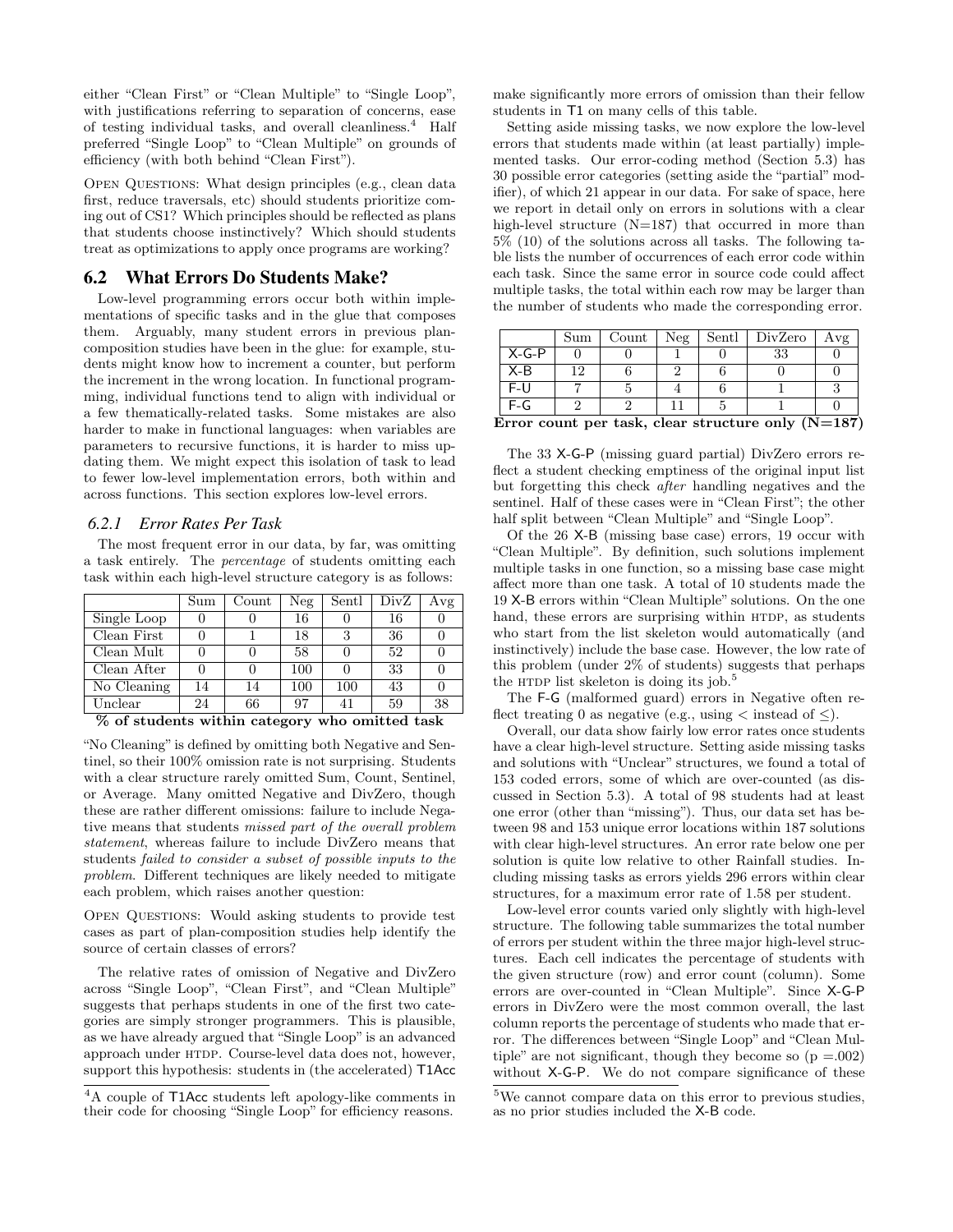against "Clean Multiple" given its over-counting. This table supports our claim that "Single Loop" solutions came from stronger programmers.

|                                                        | 0 errors |  |  | $3-6$ |  | $X-G-P$ |
|--------------------------------------------------------|----------|--|--|-------|--|---------|
| Single Loop                                            |          |  |  |       |  |         |
| Clean First                                            | 66       |  |  |       |  |         |
| Clean Multiple                                         | 46       |  |  |       |  |         |
| $\%$ of students with each error count<br>by structure |          |  |  |       |  |         |

% of students with each error count, by structure

Finally, our error codes distinguish within-task errors from between-task errors: the latter correspond to mistakes in composing functions for separate tasks. We find only 25 instances of between-task error codes (F-P, X-P, and P-P) in the entire data set. Of these, 23 were malformed actual parameters (F-P), 18 of which occurred in solutions with "Unclear" structure. We had only 3 instances of betweentask composition errors in solutions with clear structure.

TAKE AWAY: HTDP solutions with clear high-level structure have low error rates and few composition errors.

OPEN QUESTIONS: Can HTDP and top-down planning curricula (such as Pattern-Oriented Instruction [7]) complement one other to improve performance on Rainfall?

## 6.3 Comparison to Other Rainfall Studies

Two prior Rainfall studies had conditions that overlap our own: Ebrahimi [1] included some functional programming, while Simon [9] provided the input in a data structure rather than require I/O. This section relates our findings to theirs, as best we can within the limits of differing methodologies.

#### *Comparison to Ebrahimi.*

Ebrahimi [1] studied student performance on Rainfall in four languages (C, FORTRAN, Pascal, and LISP). It is tempting to compare our error rates to those of his LISP and non-LISP students. Unfortunately, such comparison would be imprecise at best. Although our error codes are derived from his, our two-level methodology captures missing tasks outside of error codes, while he captured them within. Unlike Ebrahimi, we did not record low-level error codes for students whose solutions had no relevant code. Both of these undercount certain errors, while our per-task error-coding method overcounts others. Although these differences prevent direct comparison, differences in magnitude of our error rates suggest that our students did better. The most frequent errors among Ebrahimi's 20 LISP students were missing if-guards (50%; includes DivZero), misplaced updates (40%, includes computing average in loop and sum/count outside of loop), malformed updates (40%), and spurious output (40%, not relevant for our data). These rates are noticeably higher than for any of our error codes.

Differing course styles also hinder meaningful comparison of our data with Ebrahimi's. His students were in a position to write imperative LISP code: they had seen assignment operators, I/O, and iteration, and had previously used Pascal. They had been "encouraged" to use recursion and functions for each task when writing Rainfall.<sup>6</sup> We do not, however, know whether students heeded these instructions. Code written in functional languages is not necessarily "functional" (e.g., it might use side-effects): this is an important caveat for any study that crosses linguistic paradigms.

#### *Comparison to Simon.*

Simon [9] reported broad categories of mistakes and implementation choices across 149 students in a C#-based CS1. Four of his categories do not apply to us: using a while loop, using a for loop, initializing sum, and avoiding integer division.<sup>7</sup> The rest reflect at least partial implementation of specific tasks. In the following comparison, we report ranges that cover best- and worst-case interpretations of Simon's grading in our context. Ideally, percentages should be low in the first row and high in the others.

| Simon Issue                  | Simon $%$ | Our $\%$ range |
|------------------------------|-----------|----------------|
| No (pertinent) code          | 36        | $3 - 6$        |
| Loop terminated by sentinel  | 22        | $81 - 90$      |
| Days counted within loop     | 21        | $85 - 89$      |
| Negative values ignored      | 40        | 57             |
| Guarded division for average |           | $55 - 61$      |

For "no (pertinent) code", we report a range from students with no discernible plan (low) to students with either no plan or one marked as "Far Off" (high). For the remaining rows, we report the range of students who included each task at least partially (high) or did so within a clear high-level structure (low; guarantees that a student had a recursive function—a.k.a. loop—covering that task).

Our students are clearly performing better than Simon's. Given that he also avoided I/O, this comparison suggests that that the difficulties with Rainfall go beyond I/O plans. Our requirements on negative numbers were slightly different (ours dropped them while his treated them as zero), but this seems insignificant as both versions require checking the sign of each input. Thus, we have to wonder whether the style of programming taught in our respective versions explains the large differences in performance. Additional studies would be required to explore this further.

#### *Comparison to a Java-based CS1.*

One university instructor on the HTDP listserv collected data in his (non-HTDP) Java-based CS1 course (which had covered arrays, but not lists). He used our problem wording, substituting "array of integers" for "list of numbers". We did not code his data (N=51) for low-level errors. Coding for high-level structure showed 50 "Single Loop" solutions: 28 used for, 12 used while, and 8 nested a while directly within a for. Only 1 student had two loops in sequence (while to clean the data then for to compute the average); only 2 students (including this one) used a second array. This supports our claim that something about either functional programming or HTDP steers students towards non-"Single Loop" solutions with auxiliary data structures.

# 7. DISCUSSION

In 2010, Mark Guzdial [5] challenged computing education researchers to make progress on Rainfall, mentioning HTDP as worthy of studying. Inspired by Mark's question, this paper reports on student performance on Rainfall from an HTDP perspective. Our participants made fewer errors than in prior Rainfall studies and used a diverse set of highlevel composition structures; one high-level structure correlated strongly with use of higher-order and built-in functions. Our current hypothesis is that some combination of

<sup>6</sup>Email communication with Ebrahimi, April 2014.

<sup>7</sup>Except for OCaml, the languages used in this study all return exact answers to division, regardless of input type.